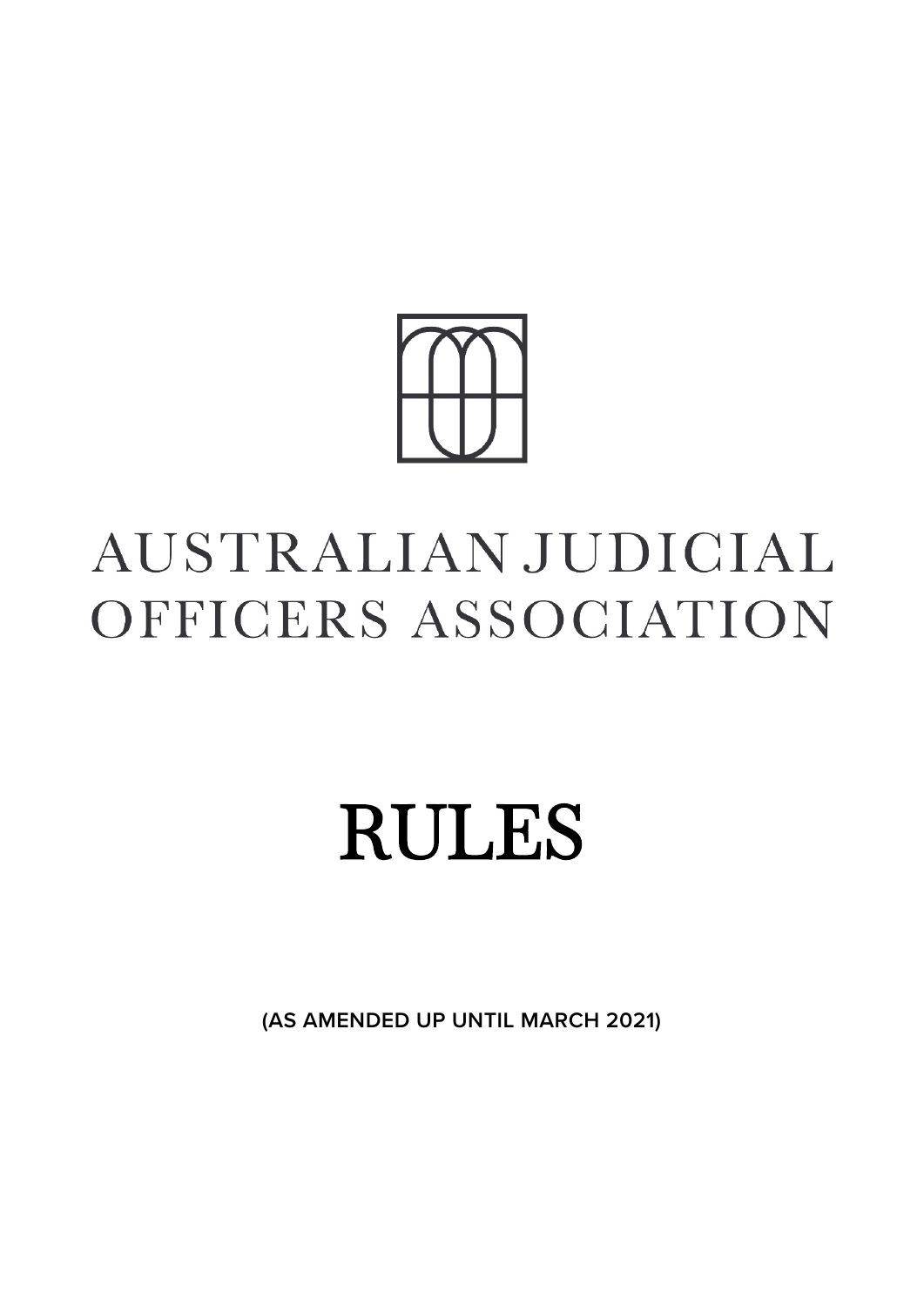#### AUSTRALIAN JUDICIAL OFFICERS ASSOCIATION INCORPORATED

### **RULES**

#### (AS AMENDED UP UNTIL MARCH 2021)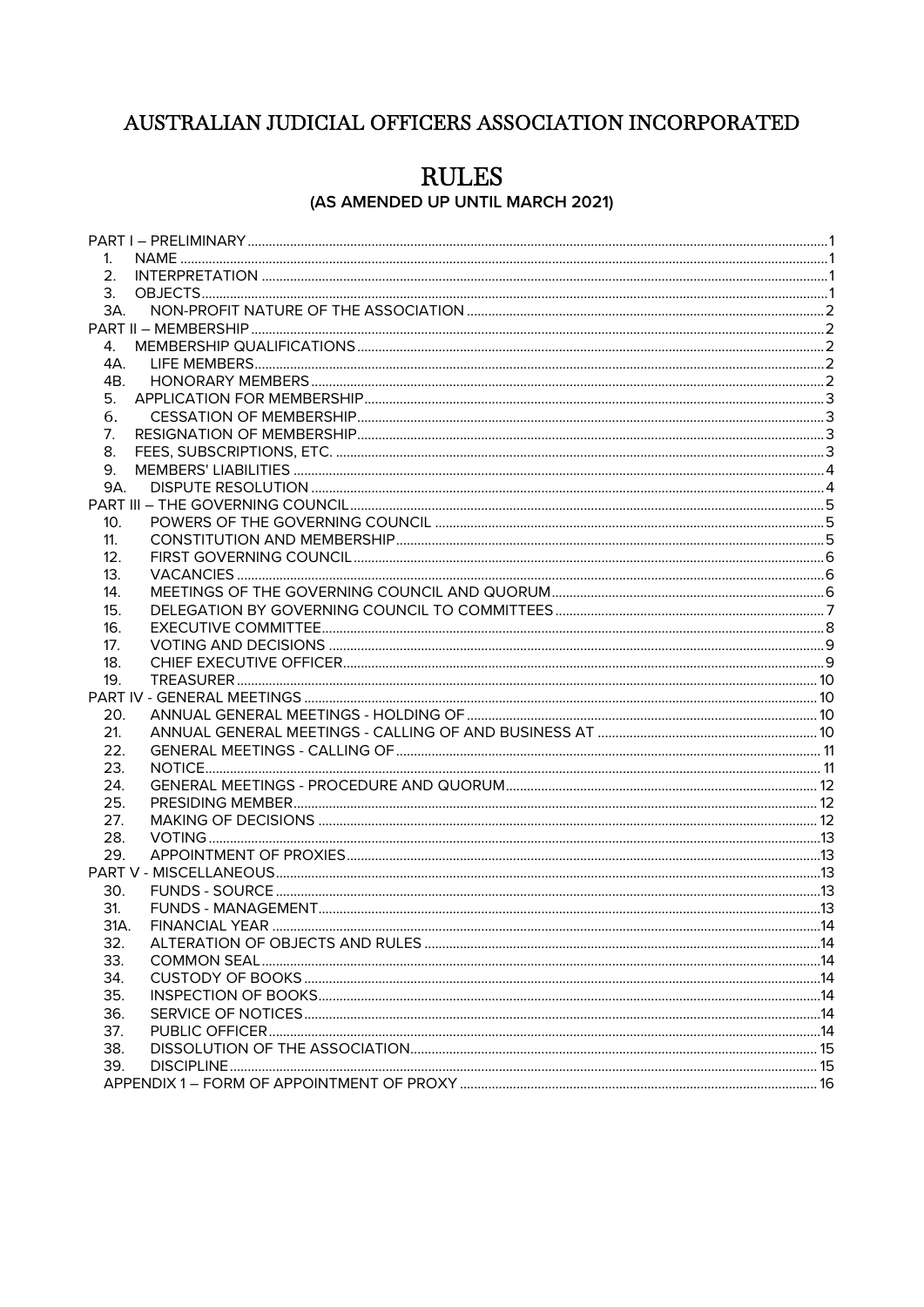#### <span id="page-2-0"></span>PART I – PRELIMINARY

#### <span id="page-2-1"></span>**1. NAME**

The name of the association shall be the Australian Judicial Officers Association Incorporated ("the Association").<sup>[1](#page-2-4)</sup>

#### <span id="page-2-2"></span>**2. INTERPRETATION**

(1) In these rules, unless a contrary intention appears -

"Executive Committee" means the Executive Committee established by rule 16;

"financial year" means the year ending on 30 June;

"member" means a member, however described, of the Association;

"Chief Executive Officer ("CEO")" means the person appointed under rule 18 or, where no such person holds that office, the public officer of the association;<sup>[2](#page-2-5)</sup>

"the act" means the Associations Incorporation Act 1991 as amended from time to time;

"the regulations" means the Associations Incorporation Regulations as amended from time to time;

"the Territory" means the Australian Capital Territory.

- (2) In these rules
	- (a) a reference to a function includes a reference to a power, authority or duty; and
	- (b) a reference to the exercise of a function includes, where the function is a power, authority or duty, a reference to the exercise of the power or authority or the performance of the duty.
- (3) The provisions of the Interpretation Act 1967 apply to and in respect of these rules in the same manner as those provisions would so apply if these rules were an instrument made under the act.

#### <span id="page-2-3"></span>**3. OBJECTS**

The objects of the Association are:

- (a) In the public interest:
	- (i) to ensure the maintenance of a strong and independent judiciary as the third arm of government in Australia, and
	- (ii) to defend the judiciary and judicial officers against unwarranted attacks and to respond to such attacks;<sup>[3](#page-2-6)</sup>
- (b) to promote foster and develop within the executive and legislative arms of government, and within the general community, an understanding and appreciation that a strong and independent judiciary is indispensable to the rule of law and to the continuation of a democratic society in Australia;
- (c) to achieve a better public understanding and appreciation, in Australia and internationally, of the benefits of the rule of law and of the role of the judiciary in the administration of justice;<sup>[4](#page-2-7)</sup>

<span id="page-2-7"></span><span id="page-2-4"></span><sup>1</sup> The name of the association was changed at the Annual General Meeting held on 28 November 2020, and all references in these Rules to "Conference" were changed by special resolution to "Association" at that meeting.

<span id="page-2-6"></span><span id="page-2-5"></span><sup>2</sup> Amended at the Annual General Meeting, 28 November, 2020.<br>3 Amended at the Annual General Meeting. 7 October. 2017. Amended at the Annual General Meeting, 7 October, 2017.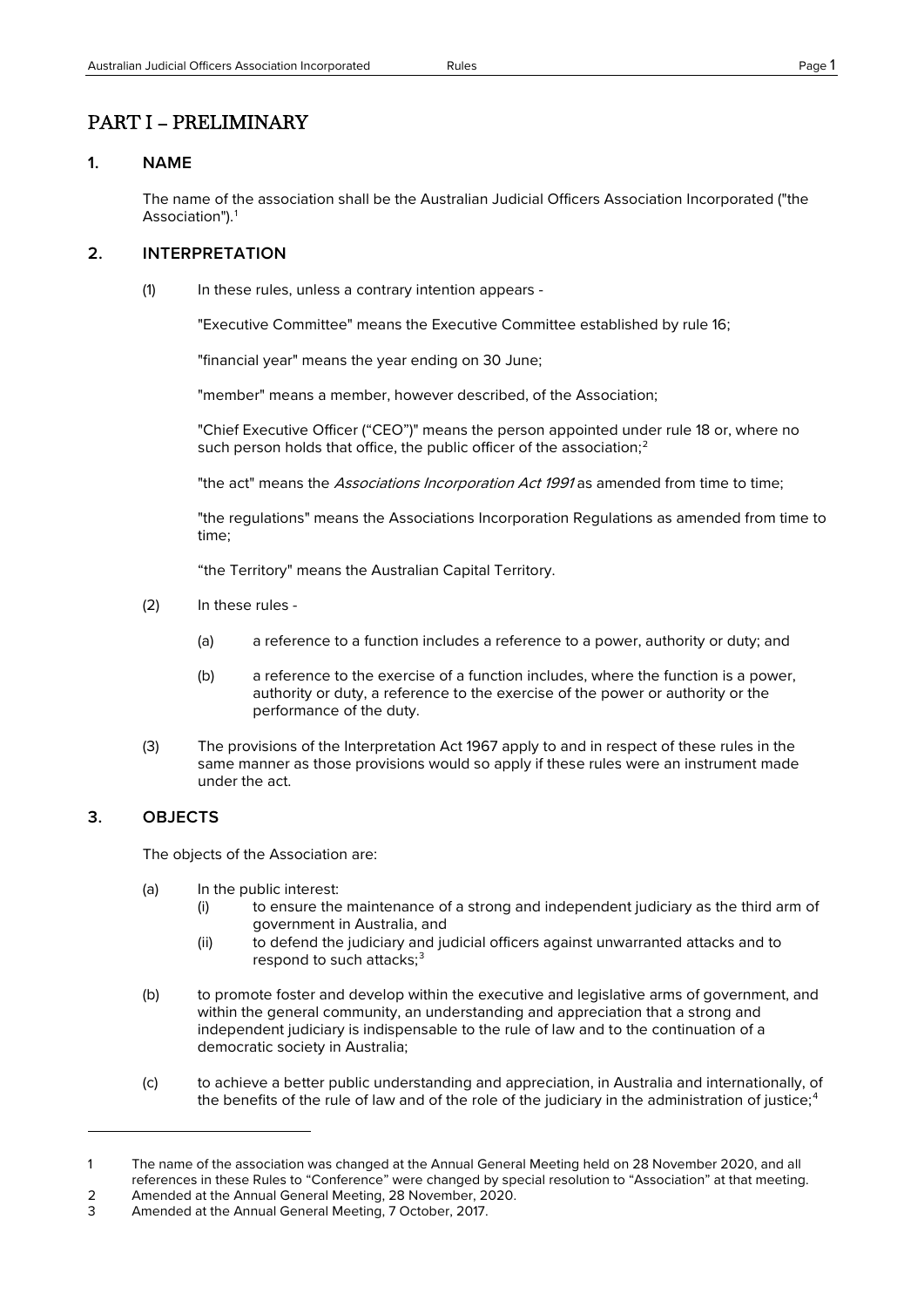- (d) without diminishing in any way the independence of the judiciary, to improve the relationship between the judicial and executive arms of government;
- (e) to maintain, promote and improve the quality of the judicial system, as an instrument of the rule of law, in Australia and internationally;<sup>[5](#page-3-5)</sup>
- (f) to seek to ensure that access to the courts is open to all members of the community;
- (g) to promote research to assist in the achievement of these objects; and
- (h) to confer and liaise with, and, if appropriate, to act in conjunction with, the Chief Justices' Council or any similarly constituted body.

#### <span id="page-3-0"></span>**3A. NON-PROFIT NATURE OF THE ASSOCIATION[6](#page-3-6)**

The assets and income of the Association shall be applied in furtherance of its abovementioned objectives and no portion shall be distributed directly or indirectly to the members of the Association except as bona fide compensation for services rendered or expenses incurred on behalf of the Association.

#### <span id="page-3-1"></span>PART II – MEMBERSHIP

#### <span id="page-3-2"></span>**4. MEMBERSHIP QUALIFICATIONS[7](#page-3-7)**

A person is qualified to be a member if that person is or has been

- (a) a member of a court of the Commonwealth of Australia or of a State or internal Territory of Australia, or of a tribunal which, in the opinion of the Governing Council, exercises judicial power within Australia, or
- (b) a person appointed on terms which, in the opinion of the Governing Council, are similar to those upon which judges are usually appointed in Australia and whose duties are, in the opinion of the Governing Council, substantially judicial in nature.

#### <span id="page-3-3"></span>**4A. LIFE MEMBERS[8](#page-3-8)**

- (1) All persons who have been or shall have been Presidents of the Association are hereby appointed life members of the Association.
- (2) Life members are entitled to all the rights and privileges of membership of the Association.
- (3) Life members are exempt from liability for membership fees.
- (4) Additionally, the Governing Council can appoint any person as a life member of the Association.

#### <span id="page-3-4"></span>**4B. HONORARY MEMBERS[9](#page-3-9)**

(1) The Governing Council may appoint any person as an honorary member of the Association.

<sup>4</sup> Amended at the Annual General Meeting, 6 October, 2012.

<span id="page-3-5"></span><sup>5</sup> Amended at the Annual General Meeting, 6 October, 2012.

<span id="page-3-6"></span><sup>6</sup> Inserted at the Annual General Meeting, 26 October, 2002.

<span id="page-3-7"></span>Amended at the Annual General Meeting, 17 November 2003.

<span id="page-3-9"></span><span id="page-3-8"></span><sup>8</sup> Inserted at the Annual General Meeting, 10 October 2015.

<sup>9</sup> Inserted at the Annual General Meeting, 17 November 2003, and amended at the Annual General Meeting, 10 October 2015.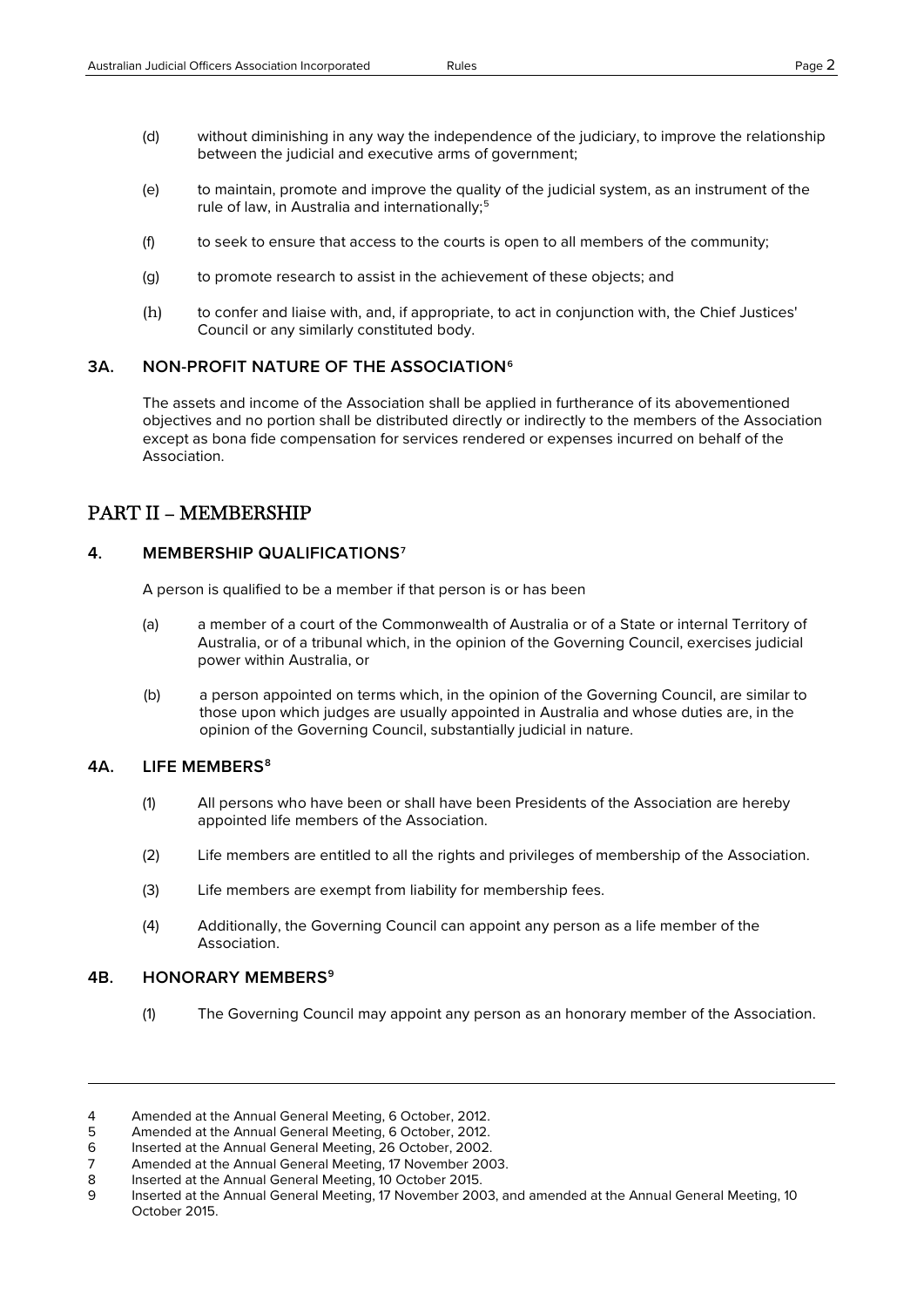- (2) Honorary members are not entitled to vote or exercise the rights and privileges of membership of the Association.
- (3) Honorary members are exempt from liability for membership fees.

#### <span id="page-4-0"></span>**5. APPLICATION FOR MEMBERSHIP**

- $(1)^{10}$  $(1)^{10}$  $(1)^{10}$  A person who is qualified for membership of the Association may apply in writing to the CEO and shall lodge with the application an amount equal to the annual membership fee specified in sub-rule  $8(2).$ <sup>[11](#page-4-5)</sup>
- (2) As soon as is practicable after receiving an application for membership and the required sum, the CEO shall confirm whether the applicant is qualified to be a member and, if so, notify the applicant that he or she has been admitted to membership.
- (3) the CEO shall immediately after so notifying the applicant, enter the applicant's name in the register of members and, upon the name being so entered, the applicant shall become a member.

#### <span id="page-4-1"></span>**6. CESSATION OF MEMBERSHIP**

A person ceases to be a member if the person -

- (a) dies;
- (b) resigns from membership of the Association; or
- $(c)^{12}$  $(c)^{12}$  $(c)^{12}$  fails to pay any subscription required by Rule 8 within six months of the due date for such payment, unless the Executive Committee decides otherwise.

#### <span id="page-4-2"></span>**7. RESIGNATION OF MEMBERSHIP**

- (1) A member who has paid all amounts payable by the member to the Association may resign from membership of the Association by giving notice in writing to the CEO of the member's intention to resign and, upon the expiration of the period of notice, the person ceases to be a member.
- (2) Where a person ceases to be a member, the CEO shall make an appropriate entry in the register of members recording the date on which the person ceased to be a member.

#### <span id="page-4-3"></span>**8. FEES, SUBSCRIPTIONS, ETC.[13](#page-4-7)**

(1) Annual membership fee(s) of the Association will be determined from time to time by resolution of the Governing Council.

#### Continuing members

(2) Except as set out below, all members shall be liable to pay the annual membership fee on 1 July in each year.

#### New members

(3) A new member shall pay an *initial annual membership fee* of \$50.00, or such other amount as the Governing Council determines from time to time.

<span id="page-4-4"></span><sup>10</sup> Amended at the Annual General Meeting, 17 November 2003.

<span id="page-4-5"></span><sup>11</sup> Amended at the Annual General Meeting, 8 October 2016.<br>12 Amended at the Annual General Meeting. 17 November 20

<span id="page-4-7"></span><span id="page-4-6"></span><sup>12</sup> Amended at the Annual General Meeting, 17 November 2003.<br>13 Earlier rule deleted and replaced with this rule at the Annual G

Earlier rule deleted and replaced with this rule at the Annual General Meeting, 8 October 2016.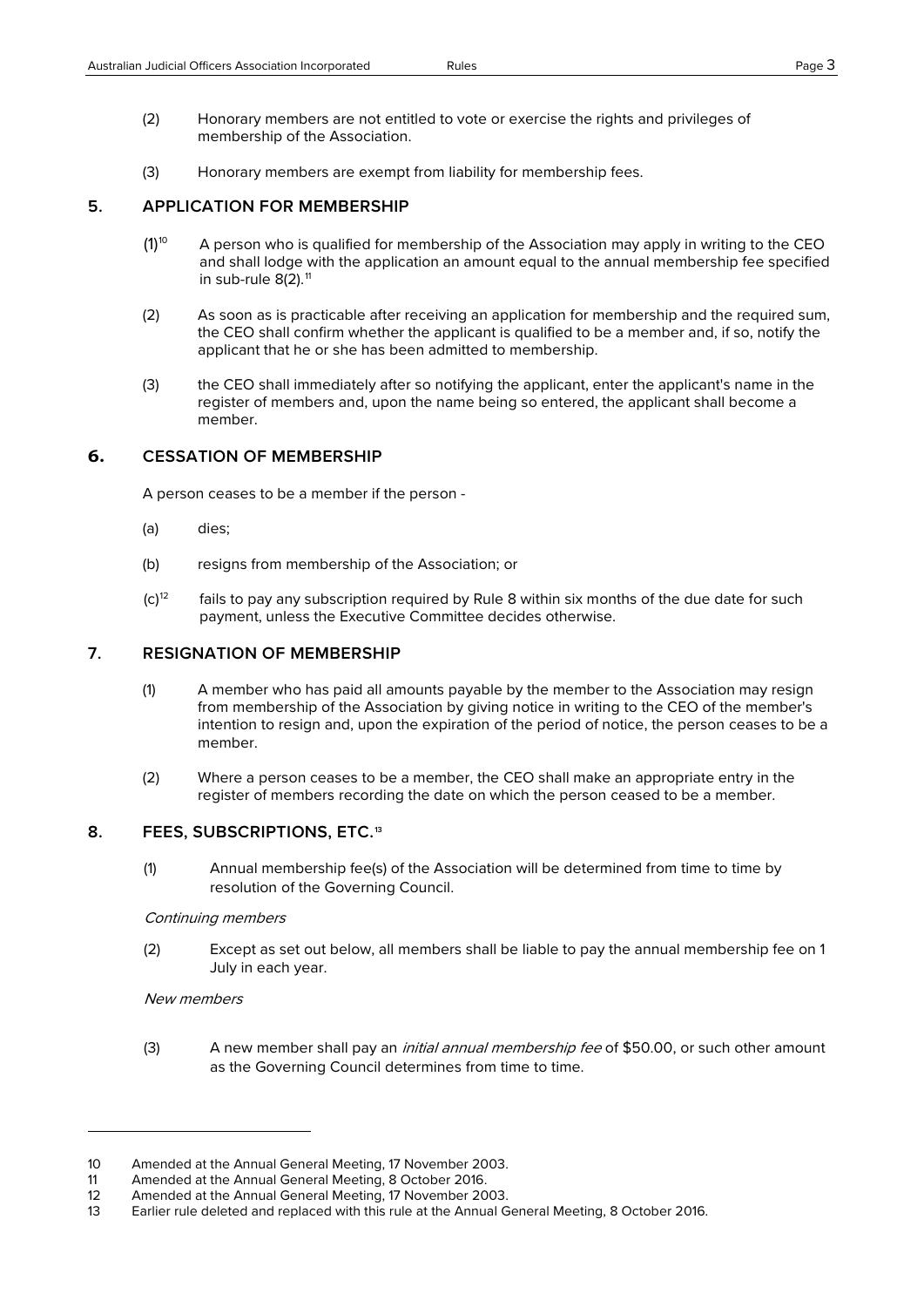- (4) The initial annual membership fee entitles the new member to membership for the  $first$ membership period, that is:
	- (a) From the date on which the new member joined until the next 30 June; or
	- (b) If the new member joined after 1 February in any year, from the date on which he or she joined until 30 June in the following calendar year.
- (5) After the end of their first membership period, new members are liable to pay an annual membership fee in accordance with sub-rule 8(2).

#### Three-year membership

- (6) A continuing member has an option, but no obligation, of paying an amount equal to three times the membership fee applicable to that member for the year beginning on the relevant 1 July, and a member who makes such a payment shall be entitled to three years' membership from that 1 July.
- (7) A new member has an option, but no obligation, of paying an amount equal to the initial annual membership fee plus twice the membership fee applicable to continuing members of the same class for the year in which the new member joins, and a new member who makes such a payment is entitled to membership for a further two years from the end of the first membership period.

#### <span id="page-5-0"></span>**9. MEMBERS' LIABILITIES**

The liability of a member to contribute towards the payment of debts and liabilities of the Association or the costs, charges and expenses of the winding up of the Association is limited to the amount, if any, unpaid by the member in respect of membership of the Association as required by rule 8.

#### <span id="page-5-1"></span>**9A. DISPUTE RESOLUTION[14](#page-5-2)**

The following rules will apply in relation to any dispute under the Associations Incorporation Act 1991 (ACT) or these rules between—

- a member and another member; or
- a member and the Association.
- a) Each party to the dispute must be given the opportunity to be heard on the matter which is the subject of the dispute.
- b) The outcome of the dispute will be determined by an unbiased decision-maker.
	- (i) In the case of a dispute between members, the decision-maker will be a person with no interest in the outcome of the dispute appointed by the President (or the Vice President if the President is involved in the dispute).
	- (ii) In the case of a dispute between a member and the Association, the decision-maker will be a person agreed upon by the parties or, failing that, nominated by the Executive Director of the Australasian Institute of Judicial Administration.
- c) The decision-maker will notify each party to the dispute, in writing, about the decision and give reasons for the decision.
- d) A party to a dispute who is not satisfied with the decision of the decision-maker may appeal to the Executive Committee (in the case of a dispute between members) or to the Governing Council (in the case of a dispute between a member and the Association) provided that any member of the Executive Committee or the Governing Council who has an interest in the outcome of the dispute shall not take part in the appeal process. Should all members of the Executive Committee or Governing Council (as the case may be) have an interest in the

<span id="page-5-2"></span><sup>14</sup> Inserted at a Special General Meeting held on 14 March 2020.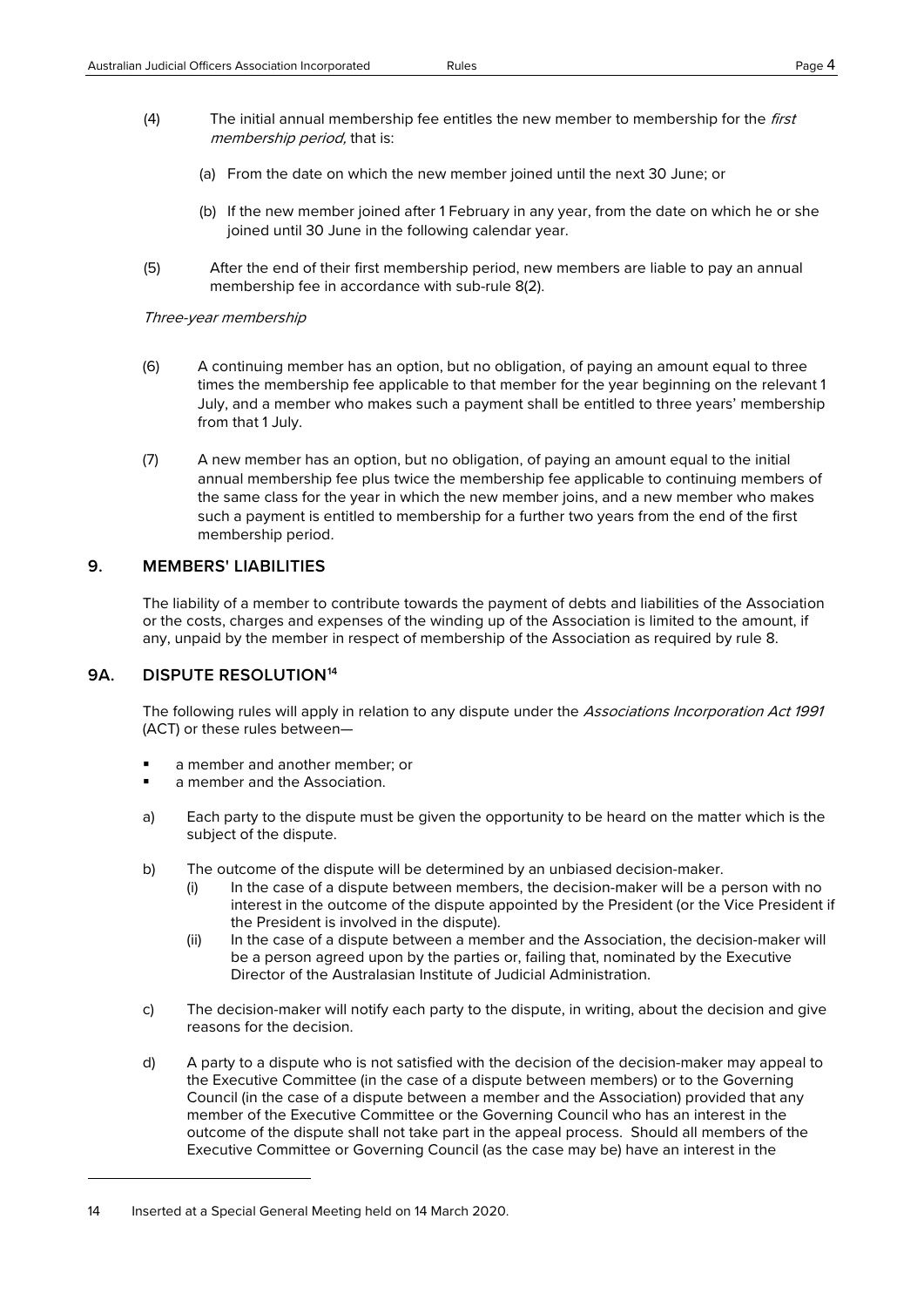outcome of the appeal, the appeal will lie to a person with no interest in the outcome of the appeal, nominated by the person specified in rule (b)(ii).

#### <span id="page-6-0"></span>PART III – THE GOVERNING COUNCIL

#### <span id="page-6-1"></span>**10. POWERS OF THE GOVERNING COUNCIL**

The Governing Council, subject to the act, the regulations, these rules, and to any resolution passed by the Association in general meeting, -

- (a) shall control and manage the business and affairs of the Association;
- (b) may exercise all such functions as may be exercised by the Association other than those functions that are required by these rules to be exercised by the Association in general meeting; and
- (c) has the power to perform all such acts and do all such things as appear to the Governing Council to be necessary or desirable for the proper management of the affairs of the Association.

#### <span id="page-6-2"></span>**11. CONSTITUTION AND MEMBERSHIP[15](#page-6-3)**

- (1) Subject to rule 12, the Governing Council shall consist of the President<sup>[16](#page-6-4)</sup> of the Governing Council and the following persons subject to their willingness to act, and to their being or becoming a member of the Association before their appointment:
	- (a) subject to paragraphs (b) and (c) following, a judge of each court of the Commonwealth of Australia, a judge of each court of a state or internal territory of Australia, and a member of each tribunal exercising judicial power within Australia subject to appointment by their respective courts and tribunals;
	- (b) in relation to the magistracy of the Commonwealth of Australia and of the states and internal territories of Australia, one magistrate for each of the Commonwealth of Australia and each of the states and the internal territories respectively, appointed in such manner as the courts constituted by magistrates of the Commonwealth of Australia and of the states and internal territories respectively from time to time determine;
	- (c) such further member or members of the Association as the Governing Council may co-opt for such term as the Governing Council shall specify.
- (2) Notwithstanding paragraphs (a) and (b) of sub-rule (1), a group comprised of a court or courts and/or of such a tribunal or such tribunals may appoint a judge, a magistrate or a member of such a tribunal to be a member of the Governing Council, in lieu of separate appointments as provided for in the said paragraphs, subject to the willingness of the appointee to act and to the appointee being or becoming a member of the Association before the appointment.
- (3) A member of the Governing Council other than the President shall be appointed to hold office until such time as that person dies or resigns or until another person is appointed in place of that person.
- (4) In the event of a vacancy in the office of a member of the Governing Council, the respective court, tribunal or group of courts and/or tribunals by which that member had been appointed may appoint a judge or magistrate of such a court or a member of such tribunal who is a member of the Association to fill the vacancy.

<span id="page-6-4"></span><span id="page-6-3"></span><sup>15</sup> Amended at the Annual General Meeting, 26 October, 2002

<sup>16</sup> The references to Chair and Deputy Chair wherever appearing in the Rules were amended to President and Vice President respectively at the Annual General Meeting held on 11 October 2008.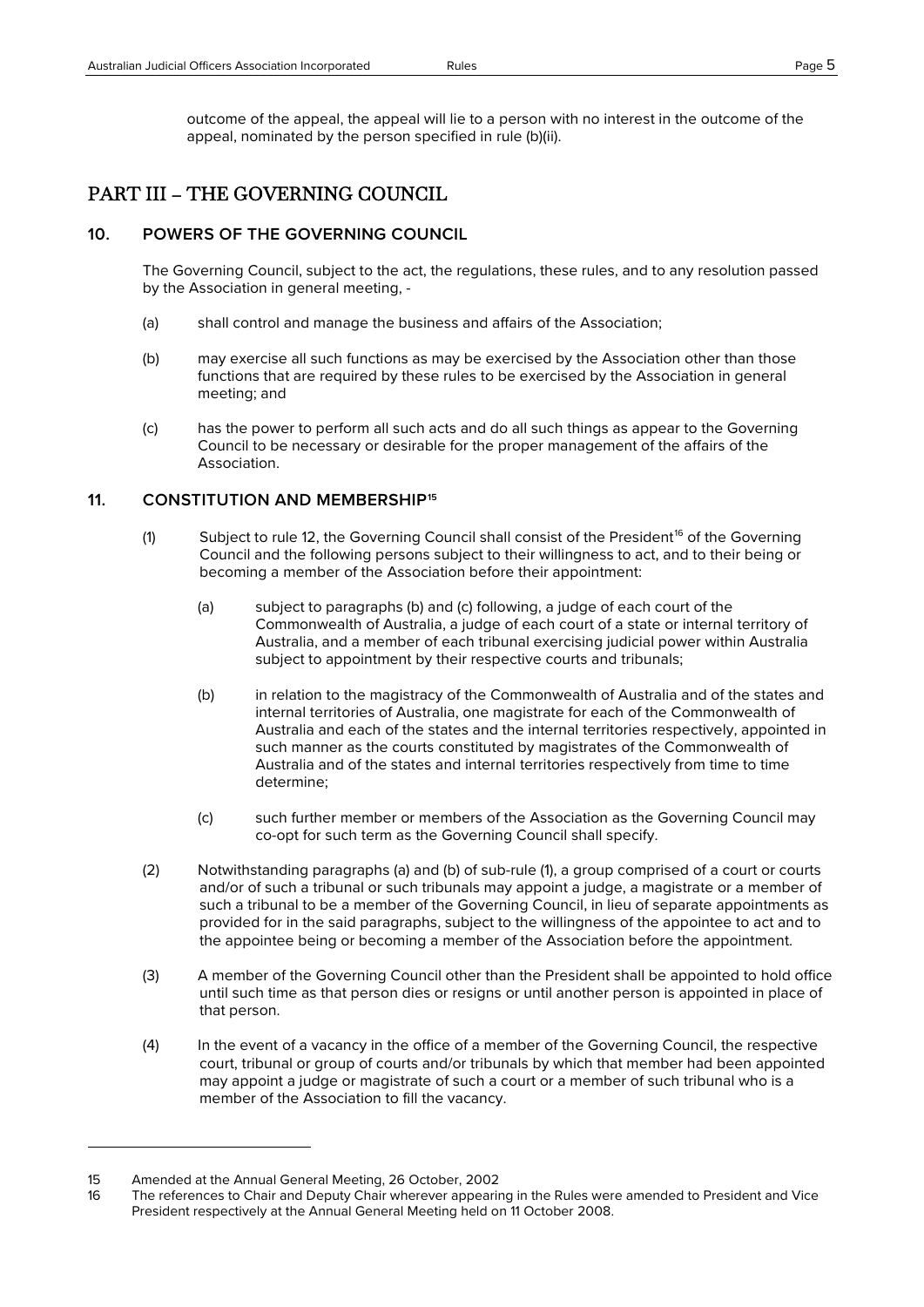(5) A court or courts, tribunal or tribunals entitled to appoint a representative on the Governing Council may from time to time appoint some other person, subject to the same conditions for appointment, to act as a member of the Governing Council in the event that such representative is for any reason unable to attend a meeting of the Governing Council. A person so appointed shall be entitled to participate in all discussions and to vote on any resolution proposed at that meeting.

#### <span id="page-7-0"></span>**12. FIRST GOVERNING COUNCIL**

- (1) Notwithstanding the provisions of sub-rules 11(1) and (2), the members of the first Governing Council shall be such members for the time being of the Steering Committee for the Supreme and Federal Court Judges' Association as consent in writing to be members thereof.
- (2) The members of the first Governing Council shall hold office until the earlier of
	- (a) the appointment of no less than seven members of the Governing Council as provided for in sub-rule 11(2); or
	- (b) 31 January 1995.
- (3) The council so constituted shall have all the powers, functions, rights and privileges of the Governing Council of the Association.

#### <span id="page-7-1"></span>**13. VACANCIES**

Subject to sub-rule 11(3), a person ceases to hold office as a member of the Governing Council if the member -

- (a) dies;
- (b) ceases to be a member of the Association;
- (c) resigns from office;
- (d) becomes an insolvent under administration within the meaning of the Corporations Law;
- (e) suffers from mental or physical incapacity;
- (f) is disqualified from office under sub-section 63(1) of the act; or
- (g) is absent without the consent of the Governing Council from all meetings of the Governing Council held during a period of six months.

#### <span id="page-7-2"></span>**14. MEETINGS OF THE GOVERNING COUNCIL AND QUORUM**

- (1) The Governing Council shall meet at least three times in each calendar year at such place and time as the Governing Council may determine.
- (2) Additional meetings of the Governing Council may be convened by any member of the Governing Council.
- (3) Oral or written notice of a meeting or adjournment of a meeting of the Governing Council shall be given by the CEO to each member of the Governing Council at least forty-eight hours (or such other period as may be unanimously agreed upon by the members of the Governing Council) before the time appointed for the holding of the meeting.
- (4) Notice of a meeting given under sub-rule (3) shall specify the general nature of the business to be transacted at the meeting and no business other than that business shall be transacted at the meeting, except business which the Governing Council members present at the meeting unanimously agree may be transacted at the meeting.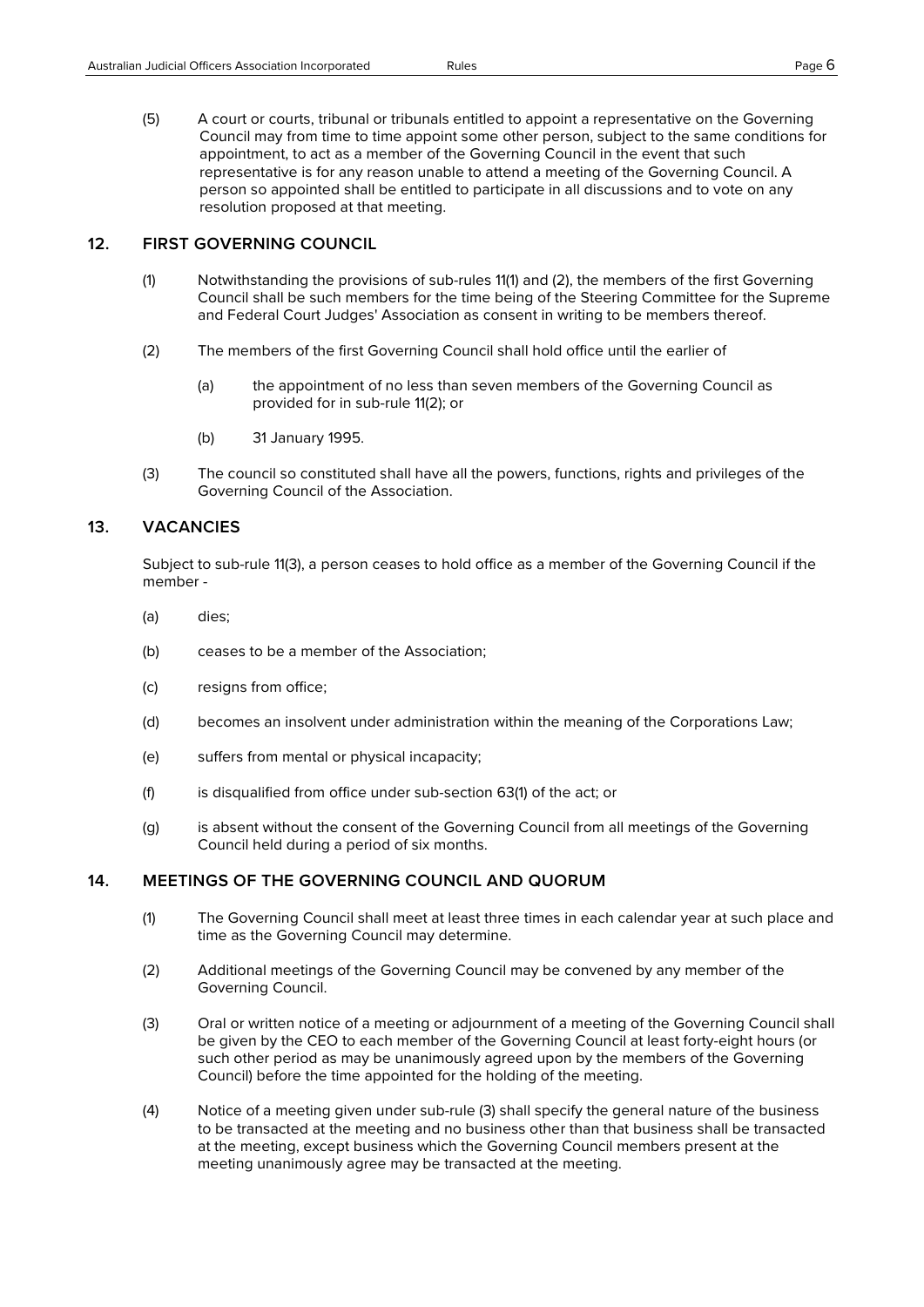- (5) Any seven members of the Governing Council constitute a quorum for the transaction of the business of a meeting of the Governing Council.
- (6) No business shall be transacted by the Governing Council unless a quorum is present and if within half an hour after the time appointed for the meeting a quorum is not present the meeting stands adjourned to such time not less than three days later to a time and place as those members present consider would be suitable for the members of the Governing Council.
- (7) If at the adjourned meeting a quorum is not present within half an hour after the time appointed for the meeting but three members are present, then the meeting may proceed and any business conducted thereat shall be deemed to have been validly conducted and, in any other case, the meeting shall be dissolved.
- (8)  $(a)^{17}$  $(a)^{17}$  $(a)^{17}$  The President of the Governing Council shall be a member of the Association, willing to act and elected by the members of the Governing Council at a duly convened meeting of the Governing Council. A candidate for the office of President need not be a member of the Governing Council at the time of his or her election.
	- (b) A person so elected shall serve in that position until the conclusion of the first meeting of the Governing Council held after the annual general meeting held next after such election, unless he or she earlier dies, ceases to be a member of the Governing Council or resigns as President.
	- (c) A president or former president is eligible for re-election.
	- (d) The President shall preside at all meetings of the Governing Council at which he or she is present.
	- (e) The Governing Council shall also elect a Vice President to act in the President's absence, and the provisions of this rule shall apply mutatis mutandis to such election and to the tenure of that office.
- (9) In addition to meeting in person, the Governing Council may meet by telephone, by audio visual link-up or by any other instantaneous communications medium for conferring and a member shall be regarded for all purposes as present at such a meeting where that member is able to hear and to be heard by, all others attending the meeting. Such meeting shall be deemed to be held at the place agreed by the Governing Council provided that at least one of the members present at the meeting was at that place for the duration of the meeting.
- (10) An original document, or a photocopy or facsimile copy of it, which is in the possession of, or has been seen by, all the members of the Governing Council attending the meeting prior to, or at the time of, that meeting, shall be deemed to be a document tabled at that meeting.

#### <span id="page-8-0"></span>**15. DELEGATION BY GOVERNING COUNCIL TO COMMITTEES**

- (1) The Governing Council may, by instrument in writing, delegate to one or more committees (consisting of such member or members of the Association as the Governing Council thinks fit) the exercise of such of the functions of the Governing Council as are specified in the instrument, other than -
	- (a) this power of delegation; and
	- (b) a function which is imposed on the Governing Council by the act, by any other law of the Territory, or by resolution of the Association in general meeting.
- (2) A committee may co-opt other members to be members of the committee if, in its opinion, they can assist the committee in its work.

<span id="page-8-1"></span><sup>17</sup> Amended at the Annual General Meeting, 17 November 2003.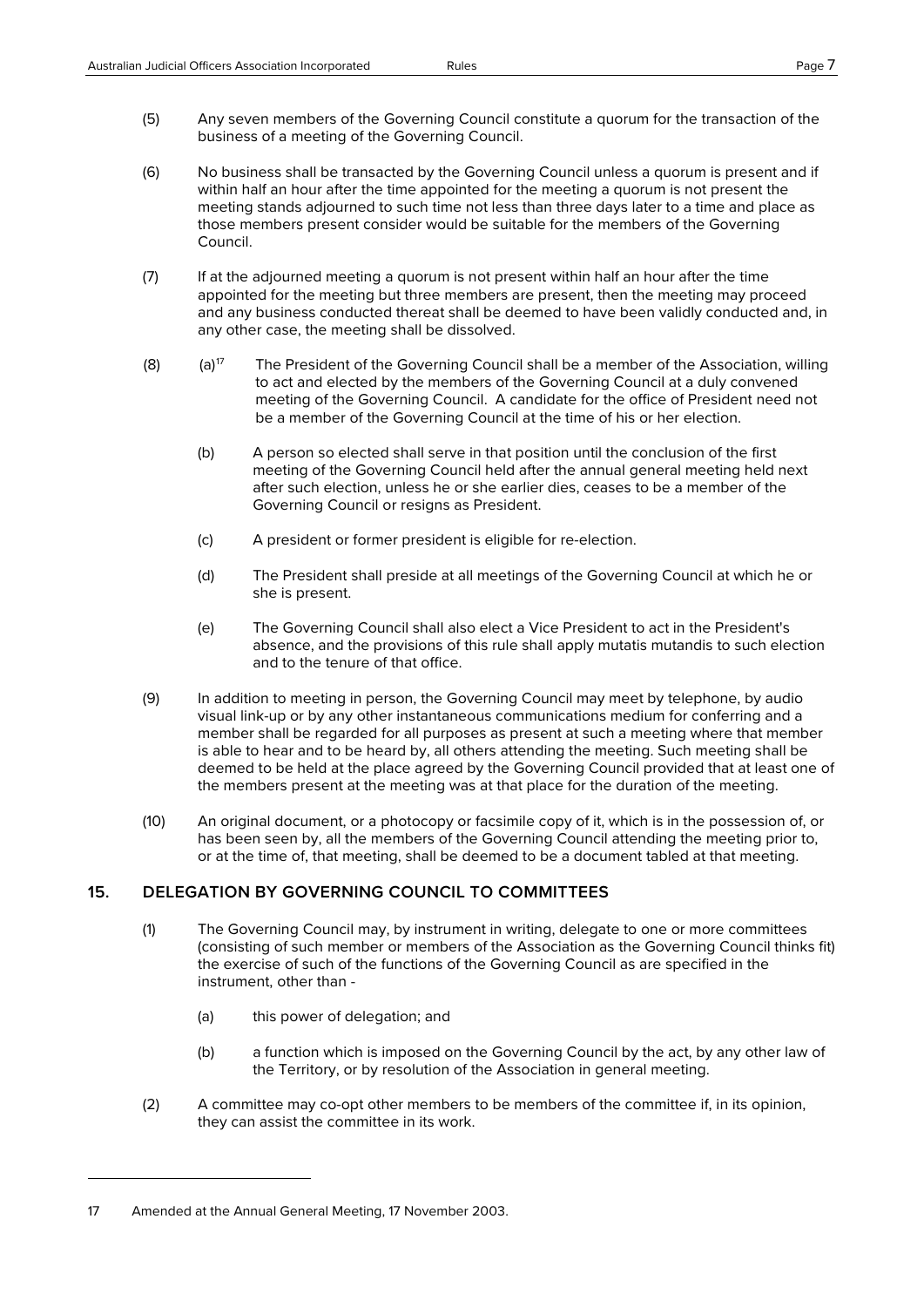- (3) A function, the exercise of which has been delegated to a committee under this rule may, while the delegation remains unrevoked, be exercised from time to time by the committee in accordance with the terms of the delegation.
- (4) A delegation under this rule may be made subject to such conditions or limitations as to the exercise of any function, or as to time or circumstances, as may be specified in the instrument of delegation.
- (5) Notwithstanding any delegation under this rule, the Governing Council or the Executive Committee may continue to exercise any function delegated.
- (6) Any act or thing done or suffered by a committee acting in the exercise of a delegation under this rule has the same force and effect as it would have if it had been done or suffered by the Governing Council.
- (7) The Governing Council may, by instrument in writing, revoke wholly or in part any delegation under this rule.
- (8) A committee may meet and adjourn as it thinks proper, but for the transaction of its business not less than one half plus one of its members including any members co-opted under sub-rule (2), must be present.

#### <span id="page-9-0"></span>**16. EXECUTIVE COMMITTEE**

- (1) There shall be an Executive Committee which shall, subject to the provisions of this rule, transact the business and manage the affairs of the Association.
- $(2)^{18}$  $(2)^{18}$  $(2)^{18}$  The Executive Committee shall consist of  $-$ 
	- (a) the President and Vice President<sup>[19](#page-9-2)</sup> of the Governing Council;
	- (b) such further members of the Governing Council as are elected at its first meeting held after the Annual General Meeting in each year;
	- (c) such further members of the Association as the Executive Committee may co-opt for such term as the Executive Committee shall specify.
- (3) The Executive Committee shall be chaired by the President of the Governing Council, or in his or her absence, the Vice President, or in the absence of both of them, any other member elected for the time being by those members of the Executive Committee present at the meeting.
- (4) Members of the Executive Committee hold office until the conclusion of the first meeting of the Governing Council held after the annual general meeting in each year.
- (5) A member of the Executive Committee ceases to hold that office if the member
	- (a) resigns in writing;
	- (b) ceases to be a member of the Governing Council.
- $(6)^{20}$  $(6)^{20}$  $(6)^{20}$  Where a member has ceased to be a member under sub-rule (5), the Governing Council may elect one of its members to hold that office instead.
- (7) The Executive Committee shall meet from time to time to conduct its business in such manner and at such times as it sees fit.
- (8) Subject to these rules and to such directions as to policy or otherwise as may be given by a general meeting of the Association or the Governing Council from time to time, the Executive Committee may exercise all the powers and authorities conferred on the Governing Council.

<span id="page-9-1"></span><sup>18</sup> Amended at the Annual General Meeting, 17 November 2003.

<span id="page-9-3"></span><span id="page-9-2"></span><sup>19</sup> Amended at the Annual General Meeting, 11 October 2008.<br>20 Amended at the Annual General Meeting. 17 November 200

<sup>20</sup> Amended at the Annual General Meeting, 17 November 2003.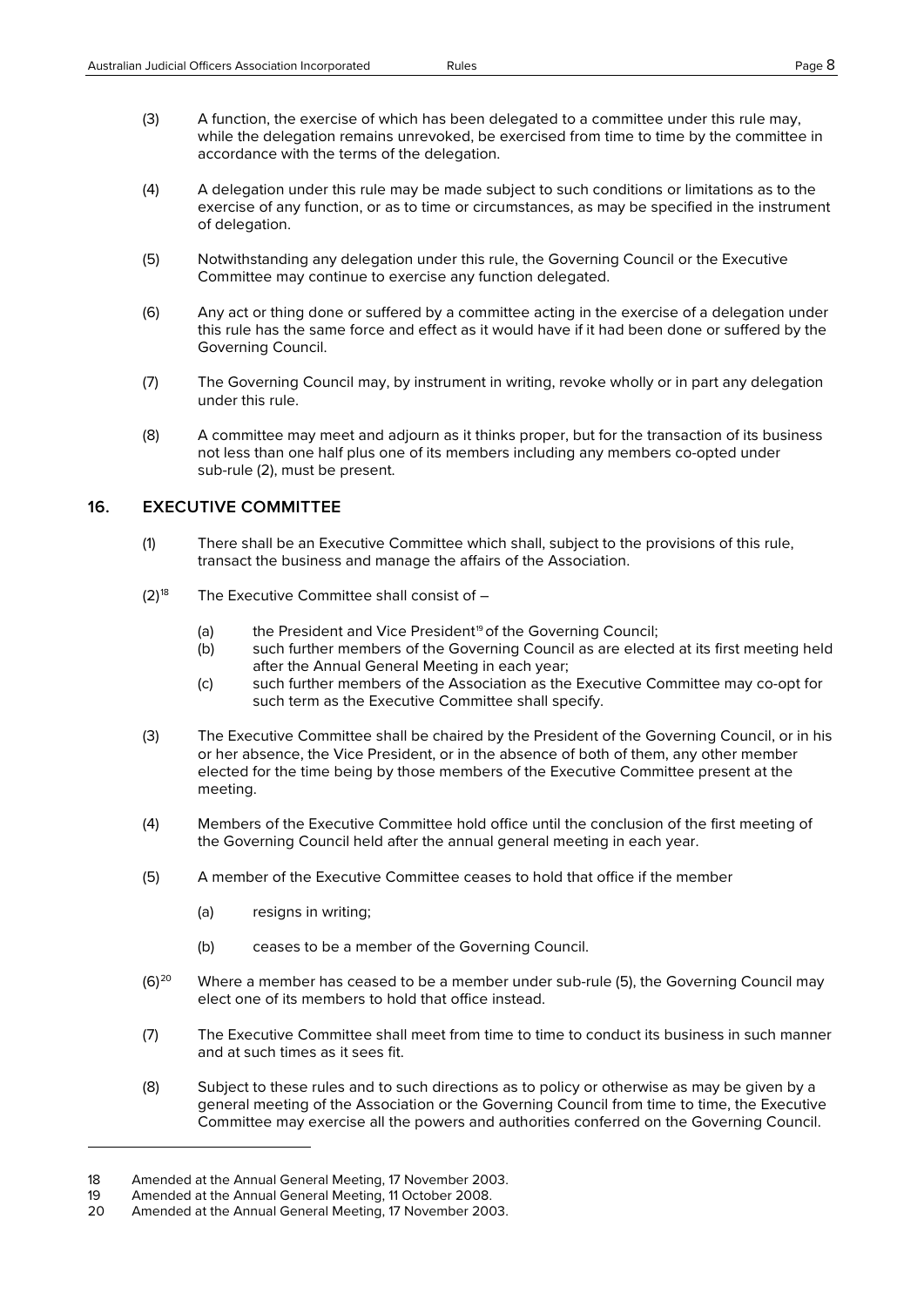- 
- (9) The Executive Committee shall be responsible to the Governing Council for the due administration of the affairs of the Association and shall provide a report on its activities and administration to each meeting of the Governing Council.

#### <span id="page-10-0"></span>**17. VOTING AND DECISIONS**

- (1) Questions arising at a meeting of the Governing Council, the Executive Committee or any committee appointed by the Governing Council shall be determined by a majority of the votes of members of the Governing Council, Executive Committee or committee present at the meeting.
- (2) Each member present at a meeting of the Governing Council, Executive Committee or of any committee appointed by the Governing Council (including the person presiding at the meeting) is entitled to one vote but, in the event of an equality of votes on any question, the person presiding may exercise a second or casting vote.
- (3) Subject to sub-rule 14(6), the Governing Council and Executive Committee may act notwithstanding any vacancy in the office of any member.
- (4) Any act or thing done or suffered, or purporting to have been done or suffered, by the Governing Council, Executive Committee or by a committee appointed by the Governing Council, is valid and effectual notwithstanding any defect that may afterwards be discovered in the appointment or qualification of any member of the Governing Council, Executive Committee or committee.

#### <span id="page-10-1"></span>**18. CHIEF EXECUTIVE OFFICER[21](#page-10-2)**

- (1) The Governing Council shall appoint a person to be the CEO of the Association. The appointee may be a member of the Governing Council, an employee of the Association or such other person as the Governing Council considers appropriate.
- (2) The CEO shall keep minutes of
	- (a) all elections and appointments of members of the Governing Council and the Executive Committee;
	- (b) the names of members of the Governing Council and Executive Committee present at a meeting of the Governing Council or the Executive Committee or a general meeting; and
	- (c) all proceedings at meetings of the Governing Council and the Executive Committee and at general meetings.
- (3) Minutes of proceedings at a meeting shall be signed by the person presiding at the meeting or by the person presiding at the next succeeding meeting.
- (4) The CEO may, with the consent of the Council, attend and speak at meetings of the Governing Council or the Executive Committee.
- (5) The Governing Council may delegate any of the powers of the Council to the CEO:
	- (a) on the terms and subject to any restrictions the Governing Council decides; and
		- (b) so as to be concurrent with the powers of the Governing Council, and may revoke the delegation at any time.
- (6) Without affecting the generality of rule 18.5, the CEO will:
	- (a) act consistently with the objects of the Association;
	- (b) use his or her best endeavours at all times to enhance the good name of the Association;
	- (c) insofar as the resources available permit, implement the policies of the Association;
	- (d) prepare an annual report for the Governing Council on the work and activities of the Company during the preceding 12 months ending on 30 June in each year; and

<span id="page-10-2"></span><sup>21</sup> Previous rule deleted and new rule inserted by special resolution at the Annual General Meeting on 28 November 2020.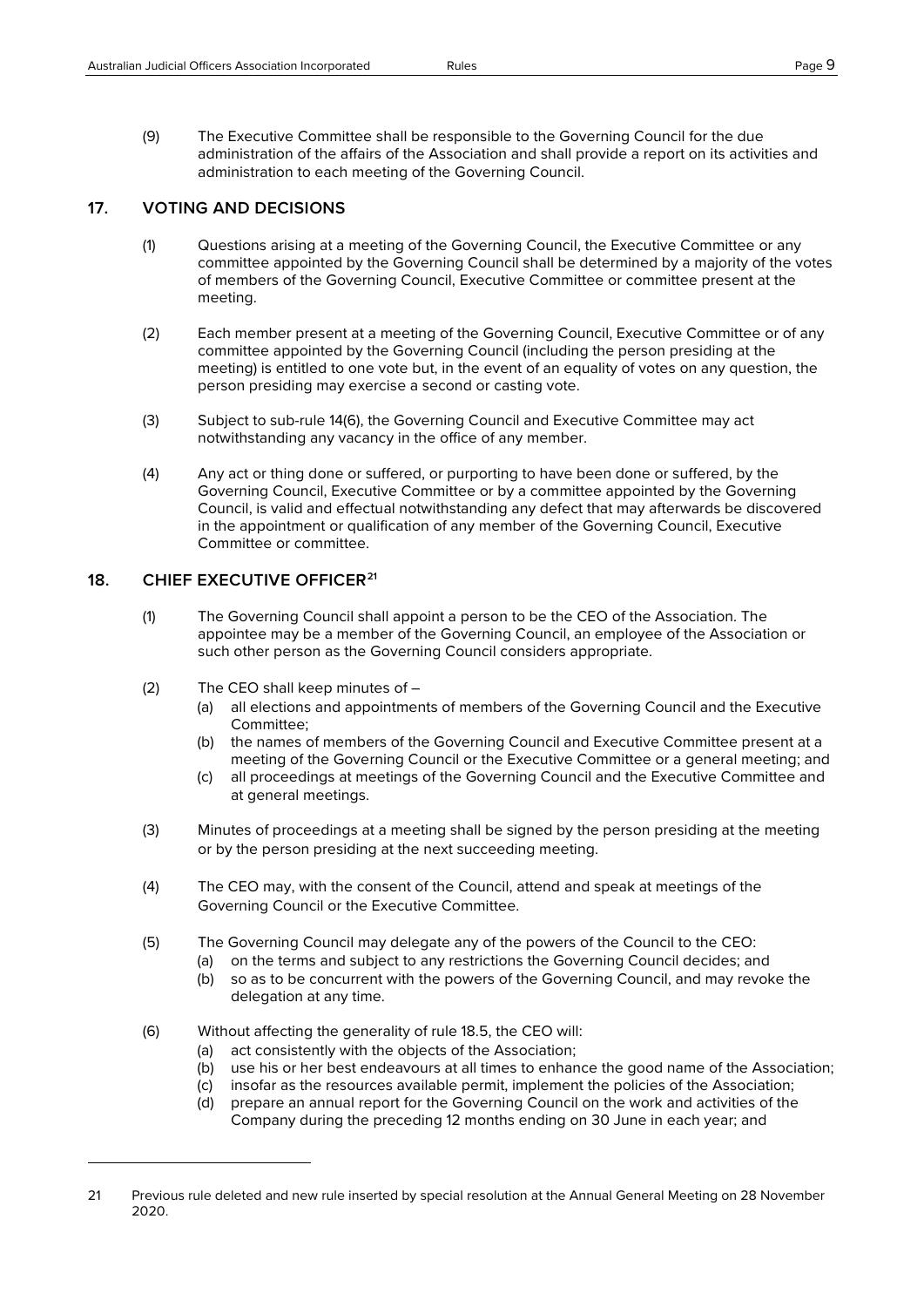- (e) exercise such other functions duties and responsibilities as may be determined from time to time by the Governing Council.
- (7) The appointment of a CEO terminates:
	- (a) at the expiration of a fixed term if so defined in a written contract; or
	- (b) if the Governing Council removes the CEO from that office (which, subject to any contract between the Association and the CEO, the Governing Council has power to do).

#### <span id="page-11-0"></span>**19. TREASURER**

- (1) The Governing Council shall appoint a person to be the treasurer of the Association. The appointee may be a member of the Governing Council, an employee of the Association or such other person as the Governing Council shall consider appropriate. The CEO may be appointed also as the treasurer.
- (2) The treasurer of the Association shall
	- (a) collect and receive all moneys due to the Association and make payments authorised by the Association; and
	- (b) keep correct accounts and books showing the financial affairs of the Association with full details of all receipts and expenditure connected with the activities of the Association.

#### <span id="page-11-1"></span>PART IV - GENERAL MEETINGS

#### <span id="page-11-2"></span>**20. ANNUAL GENERAL MEETINGS - HOLDING OF**

- (1) With the exception of the first annual general meeting of the Association, the Association shall, at least once in each calendar year and within the period of five months after the expiration of each financial year, convene an annual general meeting of its members.
- (2) The Association shall hold its first annual general meeting
	- (a) within the period of eighteen months after its incorporation under the act; and
	- (b) within the period of five months after the expiration of the first financial year.
- (3) Sub-rules (1) and (2) have effect subject to the powers of the Registrar of Incorporated Associations under section 120 of the Act in relation to extensions of time.

#### <span id="page-11-3"></span>**21. ANNUAL GENERAL MEETINGS - CALLING OF AND BUSINESS AT**

- $(1)^{22}$  $(1)^{22}$  $(1)^{22}$  The annual general meeting of the Association shall, subject to the act and these rules, be convened on such date and at such time and place as the Governing Council or the Executive Committee thinks fit.
- (2) In addition to any other business which may be transacted at an annual general meeting, the business of an annual general meeting shall be -
	- (a) to confirm the minutes of the last preceding annual general meeting and of any general meeting held since that meeting;
	- (b) to receive from the Governing Council reports on the activities of the Association during the last preceding financial year;
	- (c) to receive advice as to the appointment of members of the Governing Council; and

<span id="page-11-4"></span><sup>22</sup> Amended at the Annual General Meeting, 17 November 2003.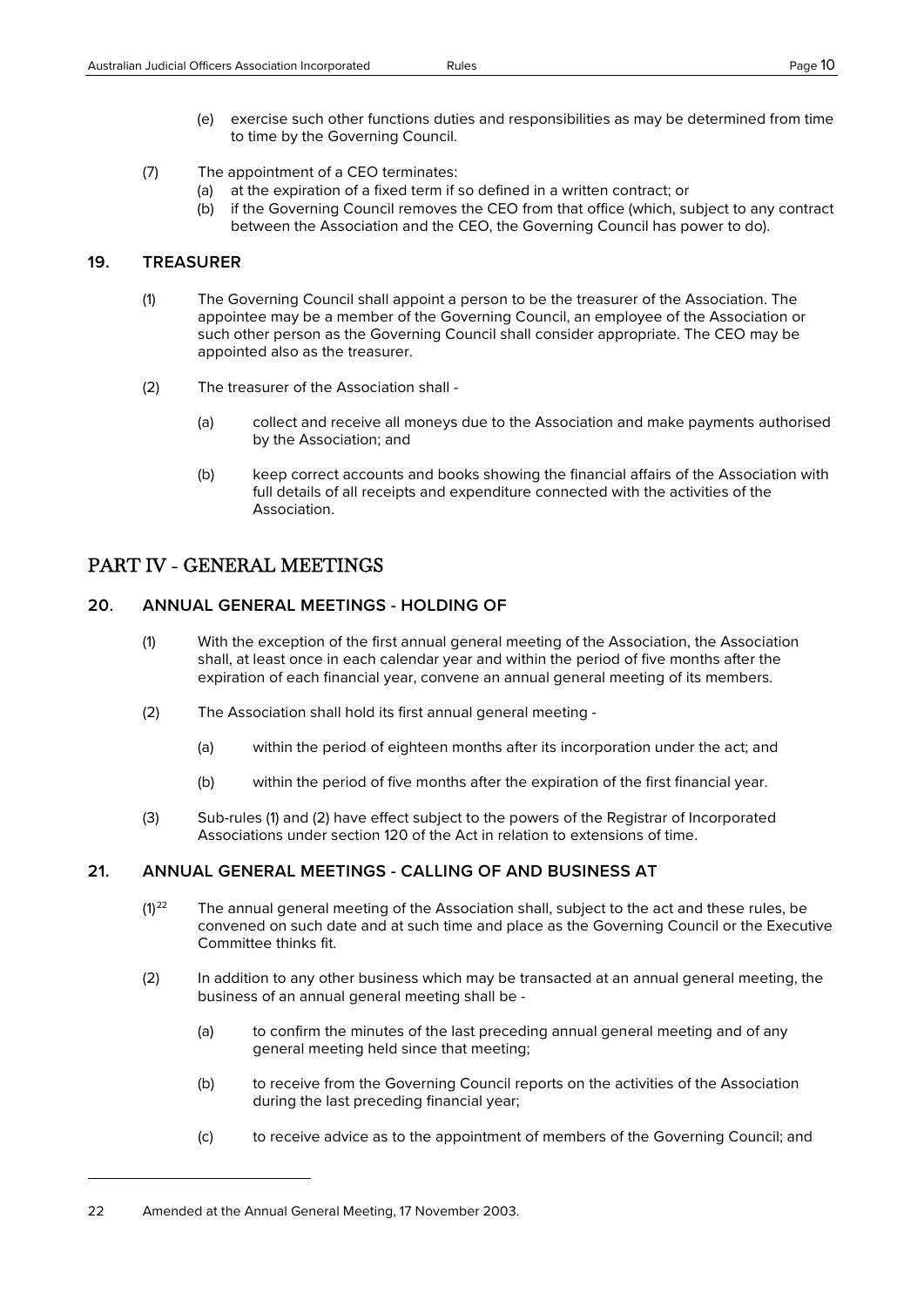- (d) to receive and consider the statement of accounts and the reports that are required to be submitted to members pursuant to sub-section 73(1) of the act.
- (3) An annual general meeting shall be specified as such in the notice convening it in accordance with rule 23.
- (4) An annual general meeting shall be conducted in accordance with the provisions of this part.

#### <span id="page-12-0"></span>**22. GENERAL MEETINGS - CALLING OF**

- (1) The Governing Council may, whenever it thinks fit, convene a general meeting of the Association on such date, and at such time and place as the Governing Council thinks fit.
- (2) The Governing Council shall, on the requisition in writing of not less than five per cent of the total number of members, convene a general meeting of the Association at such time and place and, subject to this rule, on such date as the Governing Council thinks fit.
- (3) A requisition of members for a general meeting
	- (a) shall state the purpose or purposes of the meeting;
	- (b) shall be signed by the members making the requisition;
	- (c) shall be lodged with the CEO; and
	- (d) may consist of several documents in a similar form, each signed by one or more of the members making the requisition.
- (4) If the Governing Council fails to convene a general meeting within two months after the date on which a requisition of members for the meeting is lodged with the CEO, any one or more of the members who made the requisition may convene a meeting to be held not more than three months after that date.
- (5) A general meeting convened by a member or members referred to in sub-rule (4) shall be convened as nearly as is practicable in the same manner as general meetings are convened by the Governing Council and any member who thereby incurs expense is entitled to be reimbursed by the Association for any reasonable expense so incurred.

#### <span id="page-12-1"></span>**23. NOTICE**

- (1) Except where the nature of the business proposed to be dealt with at a general meeting requires a special resolution of the Association, the CEO shall give at least fourteen days' written notice of the meeting to each member specifying the date, time and place of the meeting and the nature of the business proposed to be transacted at the meeting in such manner as the Governing Council may from time to time determine.
- (2) Where the nature of the business proposed to be dealt with at a general meeting requires a special resolution of the Association, the CEO shall give at least twenty-one days' notice to each member in the manner provided for in sub-rule (1) specifying, in addition to the matters required under that sub-rule, the intention to propose the resolution as a special resolution.
- (3) No business other than that specified in the notice convening a general meeting shall be transacted at the meeting except, in the case of an annual general meeting, business which may be transacted pursuant to sub-rule 21(2).
- (4) A member desiring to bring any business before a general meeting may give notice in writing of that business to the CEO who shall include the business contained in that notice from the member in the notice of the meeting.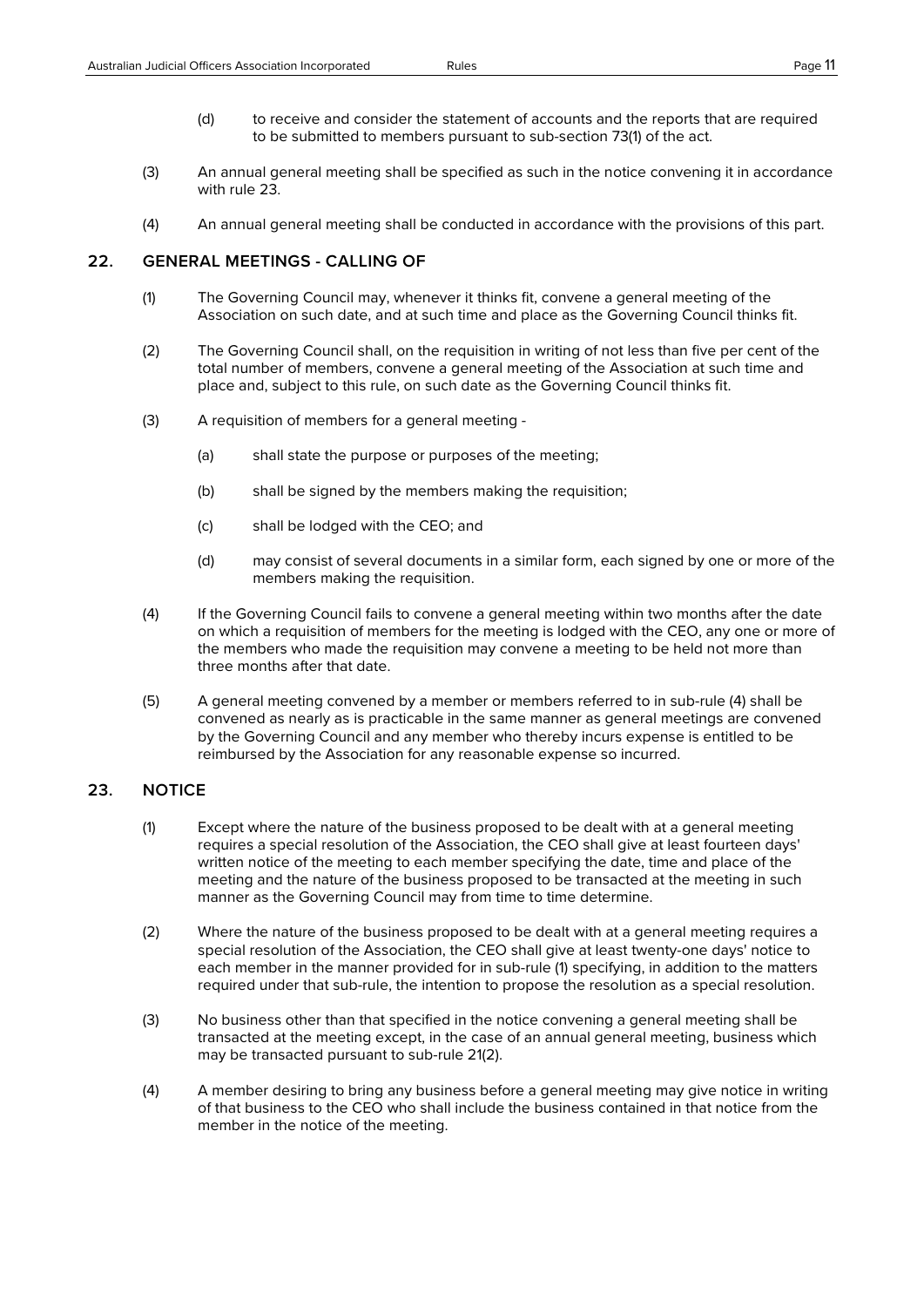#### <span id="page-13-0"></span>**24. GENERAL MEETINGS - PROCEDURE AND QUORUM**

- (1) No item of business shall be transacted at a general meeting unless a quorum of members entitled under these rules to vote is present during the time the meeting is considering that item.
- $(2)^{23}$  $(2)^{23}$  $(2)^{23}$  Ten members present in person (being members entitled under these rules to vote at a general meeting) constitute a quorum for the transaction of the business of a general meeting.
- (3) If within half an hour after the appointed time for the commencement of a general meeting a quorum is not present, the meeting if convened upon the requisition of the members shall be dissolved and in any other case shall stand adjourned to such time and date being not more than one month later as may be specified by the Governing Council and of which not less than seven days' notice is given to all members.
- (4) If at the adjourned meeting a quorum is not present within half an hour after the time appointed for the commencement of the meeting, the members present (being not less than five) shall constitute a quorum.

#### <span id="page-13-1"></span>**25. PRESIDING MEMBER[24](#page-13-4)**

- (1) The President of the Governing Council shall, if present and willing so to act, preside at each general meeting of the Association.
- (2) If the President is absent from the meeting or is unwilling to act, the Vice President of the Governing Council, if present and willing to act, shall preside.
- (3) If both the President and the Vice President are absent or unwilling to act, the members present shall elect one of their number to preside at the meeting.

#### **26. ADJOURNMENT**

- (1) The person presiding at a general meeting at which a quorum is present may, with the consent of the majority of members present at the meeting, adjourn the meeting from time to time and place to place, but no business shall be transacted at an adjourned meeting other than the business left unfinished at the meeting at which the adjournment took place.
- (2) Where a general meeting is adjourned for fourteen days or more, the CEO shall give notice in such manner as the Governing Council may from time to time determine of the adjourned meeting to each member of the Association stating the date, time and place of the meeting and the nature of the business to be transacted at the meeting.
- (3) Except as provided in sub-rule (2), notice of an adjournment of a general meeting or of the business to be transacted at an adjourned meeting is not required to be given.

#### <span id="page-13-2"></span>**27. MAKING OF DECISIONS**

- (1) A question arising at a general meeting of the Association shall be determined on a show of hands and unless a poll is demanded, a declaration by the person presiding that a resolution has, on a show of hands, been carried or carried unanimously or carried by a particular majority or lost, or an entry to that effect in the minute book of the Association, is evidence of the fact without proof of the number or proportion of the votes recorded in favour of or against that resolution.
- (2) At a general meeting of the Association, a poll may be demanded by the person presiding or by not less than five members present in person or by proxy at the meeting.
- (3) Where the poll is demanded at a general meeting, the poll shall be taken -

<span id="page-13-4"></span><span id="page-13-3"></span><sup>23</sup> Amended at the Annual General Meeting, 2 October 2004.<br>24 Amended at the Annual General Meeting. 17 November 200

Amended at the Annual General Meeting, 17 November 2003.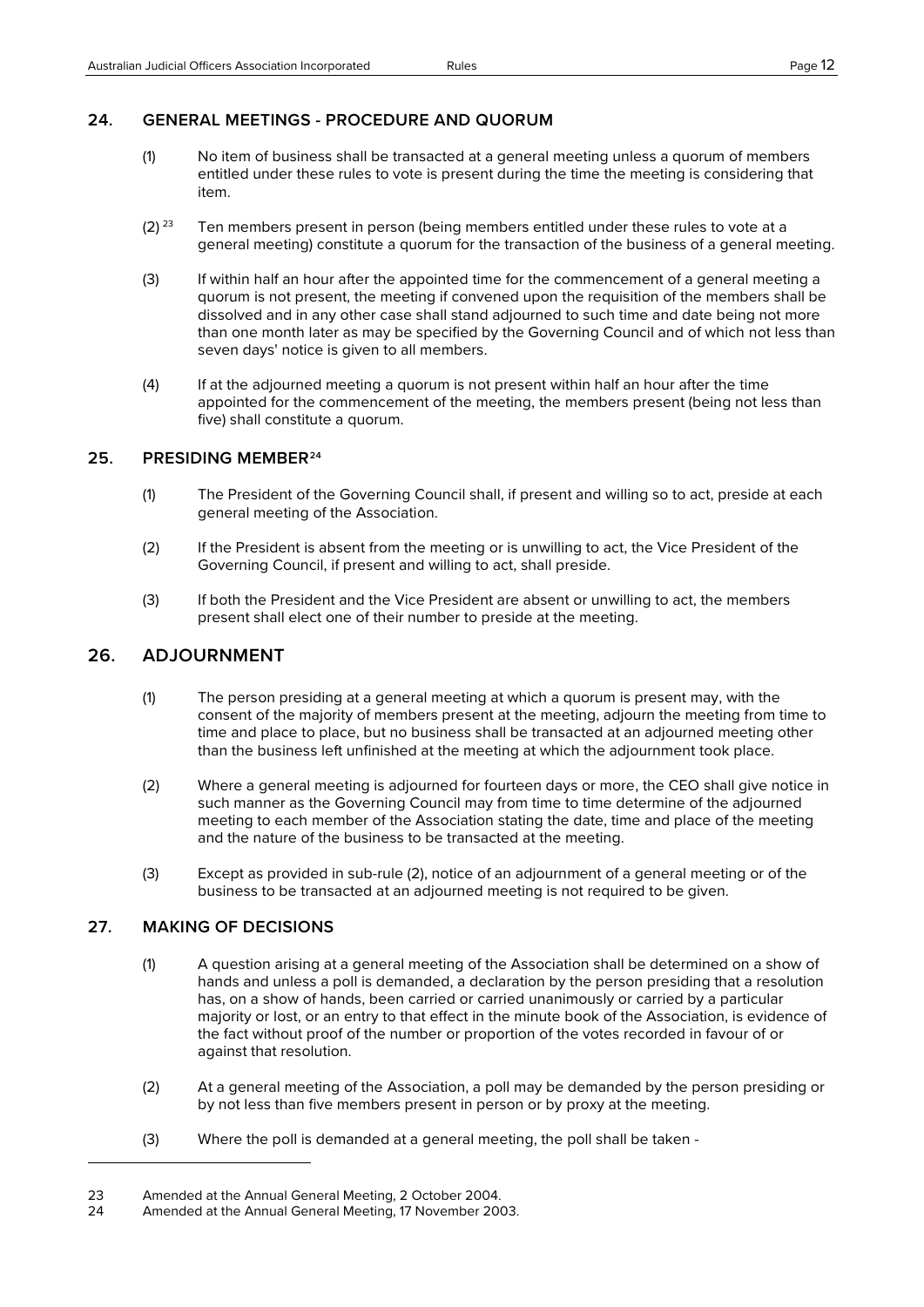- (a) immediately in the case of a poll which relates to the election of the person to preside at the meeting or to the question of an adjournment; or
- (b) in any other case, in such manner and at such time before the close of the meeting as the person presiding directs, and the resolution of the poll on the matter shall be deemed to be the resolution of the meeting on that matter.

#### <span id="page-14-0"></span>**28. VOTING**

- (1) Subject to sub-rule (3), on a vote upon any question arising at a general meeting of the Association a member has one vote only.
- (2) All votes shall be given personally or by proxy but no member may hold more than five proxies.
- (3) In the case of an equality of votes on a question at a general meeting, the person presiding is entitled to exercise a second or casting vote.
- (4) A member is not entitled to vote personally or by proxy at any general meeting of the Association unless all moneys due and payable by the member to the Association have been paid, other than the amount of the annual subscription payable in respect of the then current year.

#### <span id="page-14-1"></span>**29. APPOINTMENT OF PROXIES[25](#page-14-5)**

- (1) Each member shall be entitled to appoint another member who is entitled to vote as proxy by notice given to the CEO no later than twenty-four hours before the time of the meeting in respect of which the proxy is appointed.
- (2) The notice appointing the proxy shall be in the form set out in Appendix 1 to these rules.

#### <span id="page-14-2"></span>PART V - MISCELLANEOUS

#### <span id="page-14-3"></span>**30. FUNDS - SOURCE**

- (1) The funds of the Association shall be derived from annual subscriptions of members, grants, donations and, subject to any resolution passed by the Association in general meeting and subject to section 114 of the act, such other sources as the Governing Council determines.
- (2) All money received by the Association shall be deposited as soon as practicable and without deduction to the Association's bank or other deposit account.
- (3) The Association shall, as soon as practicable after receiving any money, issue an appropriate receipt.

#### <span id="page-14-4"></span>**31. FUNDS - MANAGEMENT**

- (1) Subject to any resolution passed by the Association in general meeting, the funds of the Association shall be used in pursuance of the objects of the Association in such a manner as the Governing Council determines.
- (2) All cheques, drafts, bills of exchange, promissory notes and other negotiable instruments shall be signed by any two persons, one of whom shall be a member of the Executive Committee and the other of whom may be such a member, or a member of the Governing Council or an employee of the Association authorised to do so by the Executive Committee.

<span id="page-14-5"></span><sup>25</sup> Amended at the Annual General Meeting, 17 November 2003.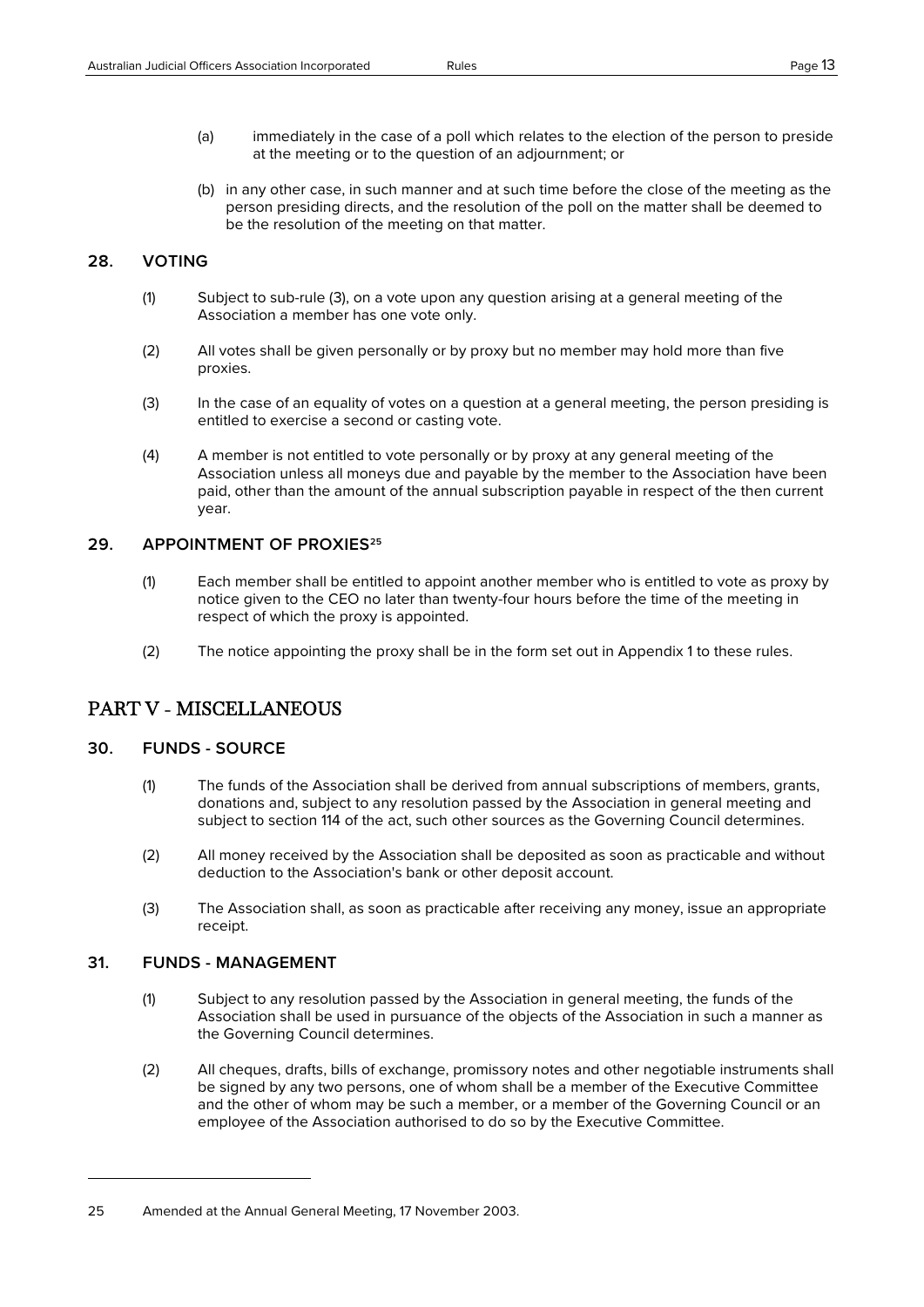(2) Notwithstanding sub-rule 16(9), only the Governing Council may determine how the funds of the Association may be invested provided that such investments are of a kind in which trustees may invest trust funds under the Trustee Act 1925 of the State of New South Wales as applied and modified in the Territory by the Trustee Act 1957.

#### <span id="page-15-0"></span>**31A. FINANCIAL YEAR[26](#page-15-7)**

The financial year of the Australian Judicial Officers Association Incorporated ends on 30 June of each year.

#### <span id="page-15-1"></span>**32. ALTERATION OF OBJECTS AND RULES**

Subject to sections 30, 32 and 33 of the Act, these rules and the objects of the Association may be amended by a special resolution of the Association passed in accordance with section 70 of the Act.

#### <span id="page-15-2"></span>**33. COMMON SEAL**

- (1) The common seal of the Association shall be kept in the custody of the CEO.
- (2) The common seal shall not be affixed to any instrument except by the authority of the Governing Council and the affixing of the common seal shall be attested by the signatures either of two members of the Governing Council or of one member of the Governing Council and of the CEO.

#### <span id="page-15-3"></span>**34. CUSTODY OF BOOKS[27](#page-15-8)**

Subject to the act, the regulations and these rules, the CEO shall keep in his or her control all records, and other documents relating to the Association.

#### <span id="page-15-4"></span>**35. INSPECTION OF BOOKS**

The records, books and other documents of the Association shall be open to inspection at a place appointed by the CEO, free of charge, by a member of the Association at any reasonable hour.

#### <span id="page-15-5"></span>**36. SERVICE OF NOTICES**

- (1) For the purpose of these rules, a notice may be served by or on behalf of the Association upon any member at the member's address shown in the register of members.
- (2) Where a document is sent to a person by properly addressing, prepaying and posting to the person a letter containing the document, the document shall, unless the contrary is proved, be deemed for the purposes of these rules to have been served on the person at the time at which the letter would have been delivered in the ordinary course of post.
- (3) Where a document is sent to a member by facsimile transmission to the number advised by the member for the purposes of receiving such transmissions, the document shall, unless the contrary is proved, be deemed for the purposes of these rules to have been served on the member at the time of that transmission if advice of successful transmission is recorded on or by the transmitting machine.

#### <span id="page-15-6"></span>**37. PUBLIC OFFICER**

The Governing Council may, from time to time, appoint a person, who may or may not be a member or qualified to be a member of the Association as the public officer in accordance with Section 57 of the act.

<span id="page-15-8"></span><span id="page-15-7"></span><sup>26</sup> New rule inserted at the Annual General Meeting, 28 November 2020.<br>27 Amended at the Annual General Meeting, 17 November 2003.

Amended at the Annual General Meeting, 17 November 2003.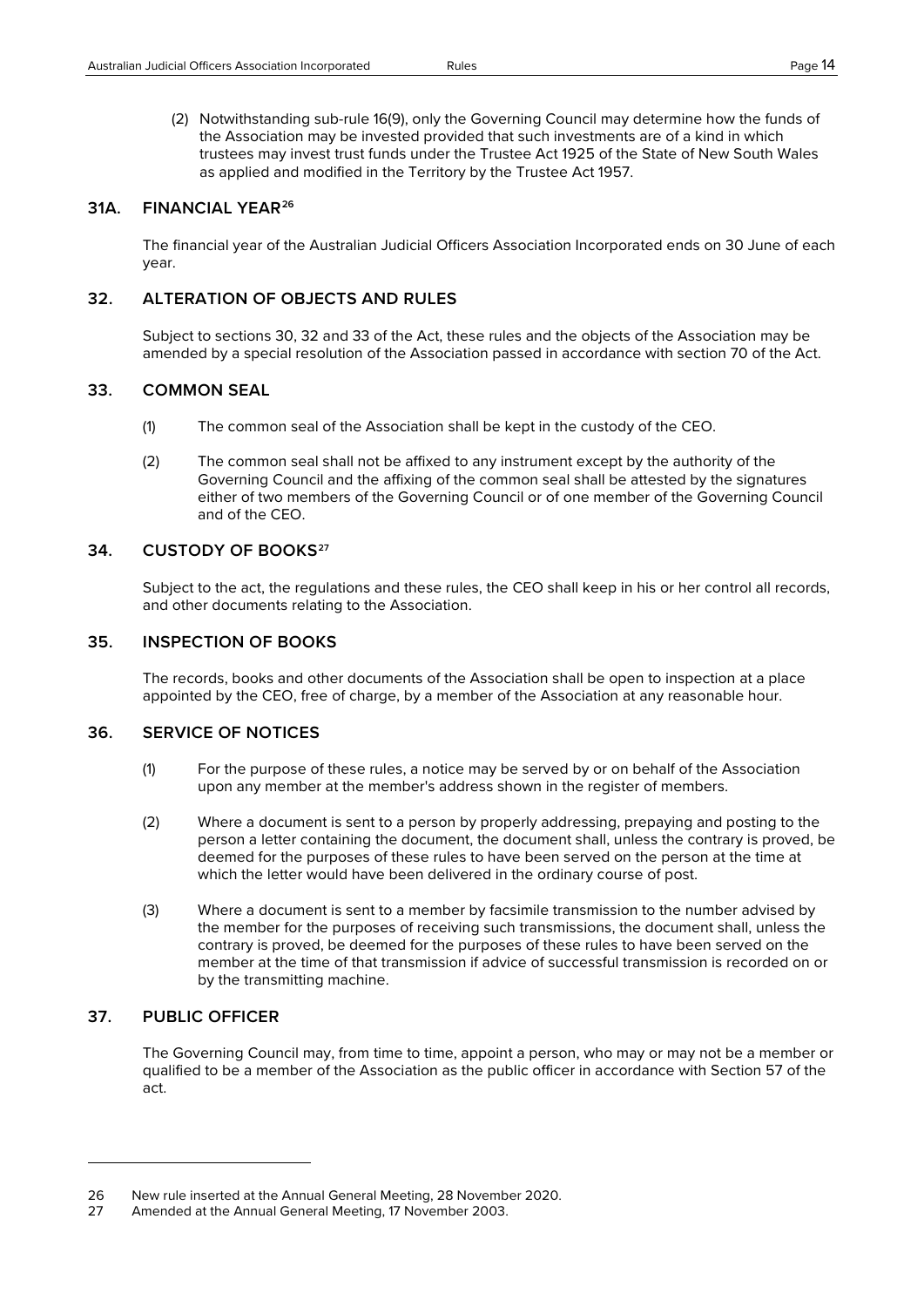#### <span id="page-16-0"></span>**38. DISSOLUTION OF THE ASSOCIATION[28](#page-16-2)**

In the event of the Association being dissolved, the amount which remains after such dissolution and the satisfaction of all debts and liabilities shall be applied by the transfer to any organisation which has similar objects and which is exempt from income tax.

#### <span id="page-16-1"></span>**39. DISCIPLINE**

Not applicable to the members of the association.

<span id="page-16-2"></span><sup>28</sup> Inserted at the Annual General Meeting, 26 October, 2002.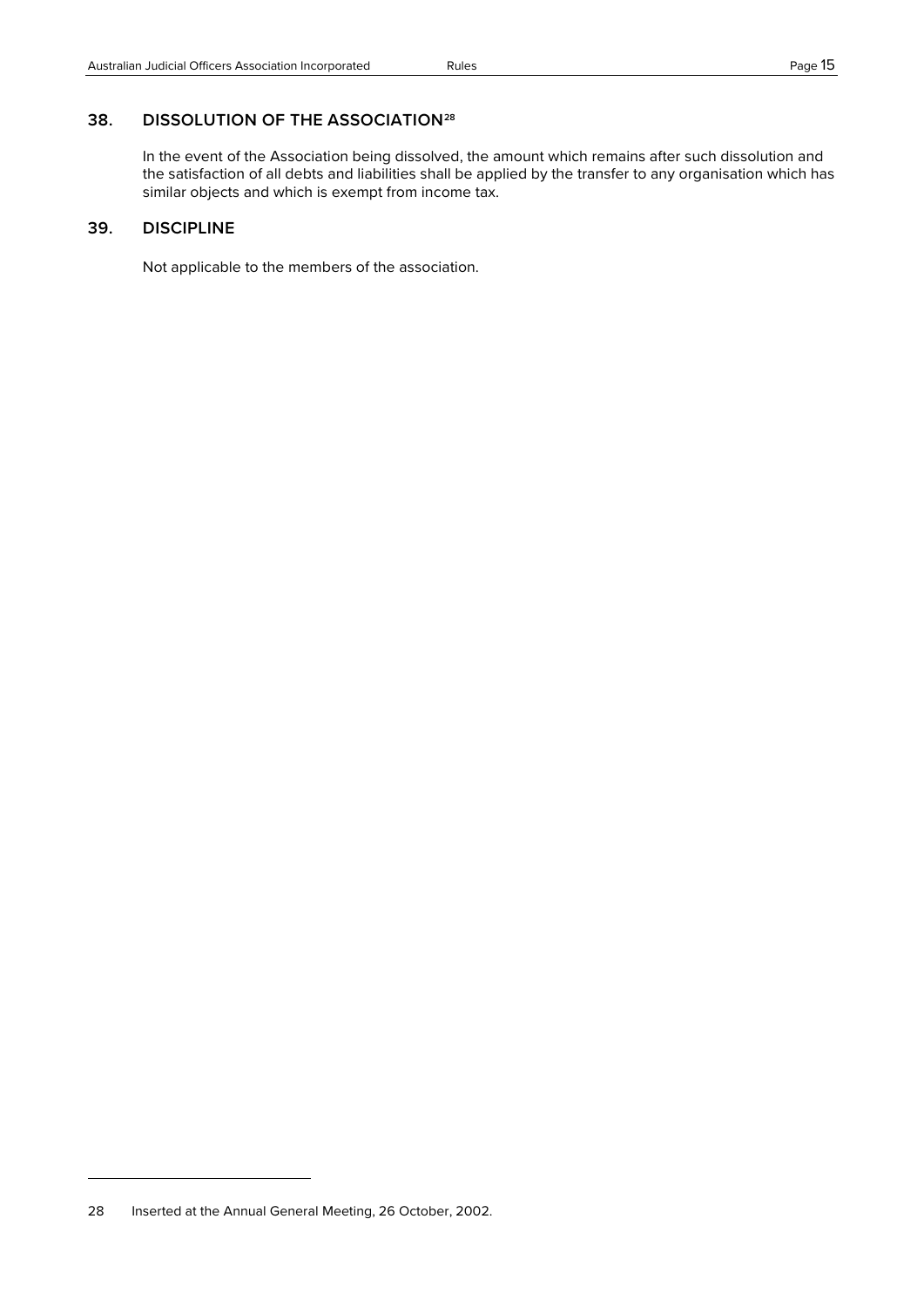#### Sub-Rule 29(2)

#### <span id="page-17-0"></span>**APPENDIX 1 – FORM OF APPOINTMENT OF PROXY**

| $\mathbf{I}_{\mathbf{S}}$                                                                                                                                                                                           |
|---------------------------------------------------------------------------------------------------------------------------------------------------------------------------------------------------------------------|
| (full name)                                                                                                                                                                                                         |
|                                                                                                                                                                                                                     |
| (address)                                                                                                                                                                                                           |
| being a member of the AUSTRALIAN JUDICIAL OFFICERS ASSOCIATION                                                                                                                                                      |
|                                                                                                                                                                                                                     |
| (full name of proxy)                                                                                                                                                                                                |
|                                                                                                                                                                                                                     |
| (address)                                                                                                                                                                                                           |
|                                                                                                                                                                                                                     |
| being a member of the Association, as my proxy to vote for me or on my behalf at the general<br>meeting of the Association (annual general meeting or other general meeting, as the case may be)<br>of the meeting. |
| ** My proxy is authorised to vote in favour of/against (delete as appropriate) the resolution (insert<br>details)                                                                                                   |
|                                                                                                                                                                                                                     |
|                                                                                                                                                                                                                     |
|                                                                                                                                                                                                                     |
|                                                                                                                                                                                                                     |
| (signature of member appointing Proxy)                                                                                                                                                                              |
|                                                                                                                                                                                                                     |
| (* to be inserted if desired)                                                                                                                                                                                       |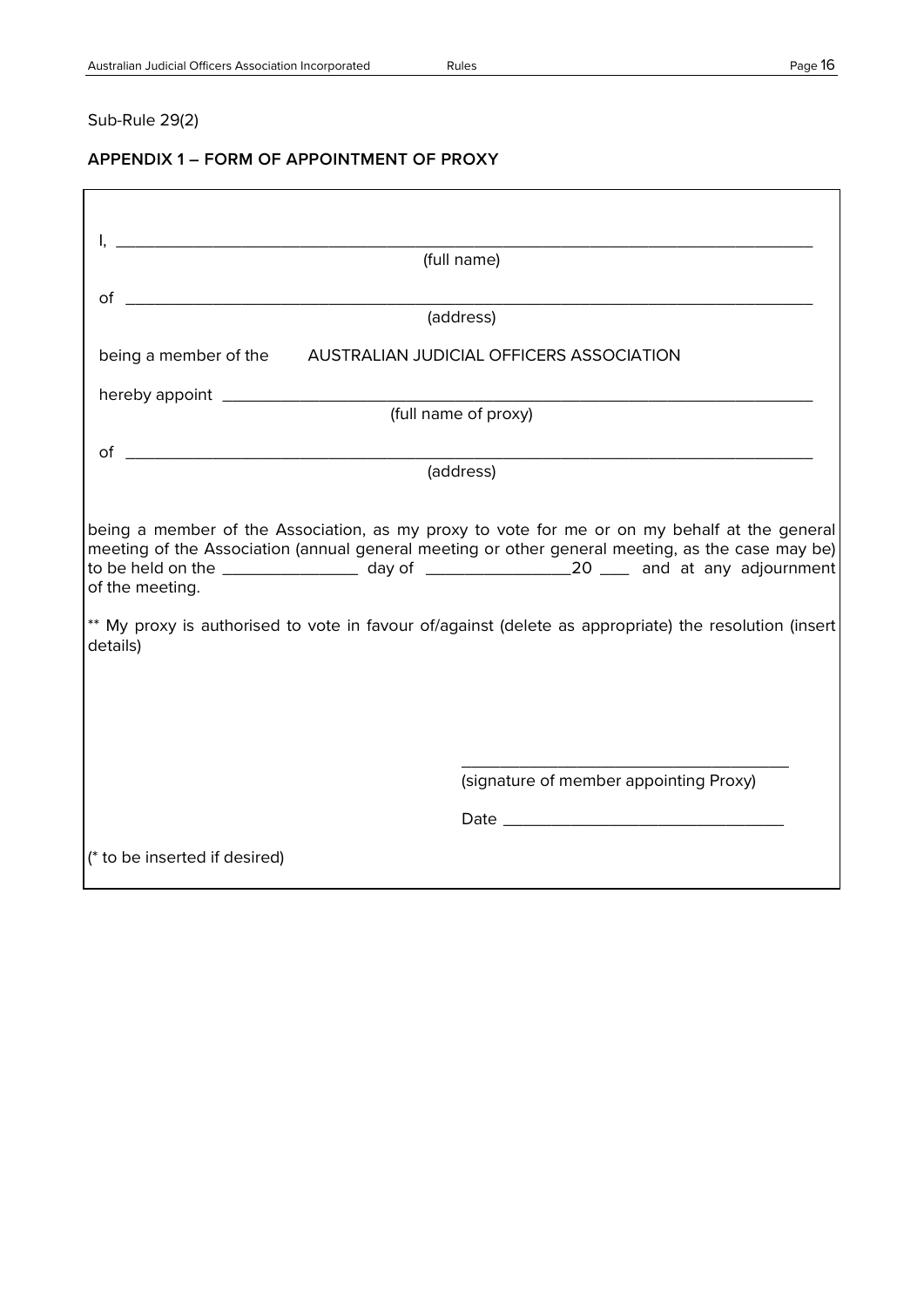THIS PAGE HAS BEEN INTENTIONALLY LEFT BLANK.